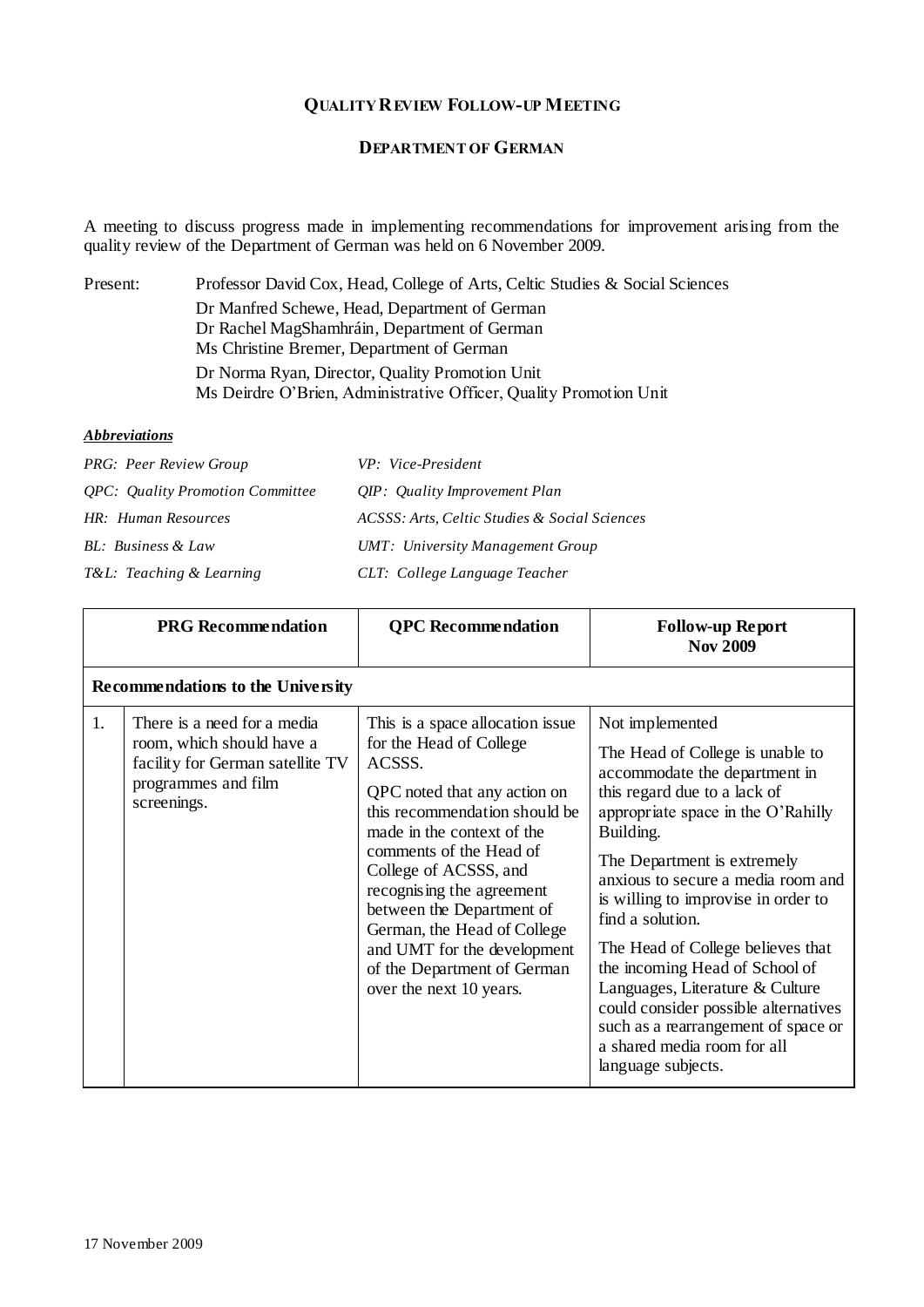|    | <b>PRG</b> Recommendation                                                                                                                                                             | <b>QPC</b> Recommendation                                                                                                                                                                                                                                                             | <b>Follow-up Report</b><br><b>Nov 2009</b>                                                                                                                                                                                                                                                                                                                                                                                                                                                          |
|----|---------------------------------------------------------------------------------------------------------------------------------------------------------------------------------------|---------------------------------------------------------------------------------------------------------------------------------------------------------------------------------------------------------------------------------------------------------------------------------------|-----------------------------------------------------------------------------------------------------------------------------------------------------------------------------------------------------------------------------------------------------------------------------------------------------------------------------------------------------------------------------------------------------------------------------------------------------------------------------------------------------|
| 2. | The Chair of German should be<br>replaced when resources permit                                                                                                                       | The QPC recognised the<br>agreement between the<br>Department & Head of<br>College ACSSS with UMG for<br>the development of German.                                                                                                                                                   | Not implemented.<br>This has not been implemented due<br>to the current HEA moratorium on<br>staffing.                                                                                                                                                                                                                                                                                                                                                                                              |
|    |                                                                                                                                                                                       | The QPC also noted the<br>importance of having a leader<br>in the discipline at the<br>appropriate level if the<br>discipline is to develop and<br>deliver on the objectives of the<br>university.                                                                                    |                                                                                                                                                                                                                                                                                                                                                                                                                                                                                                     |
| 3. | The Language Laboratory<br>facilities should be reviewed<br>and upgraded                                                                                                              | Resourcing and equipping<br>issue<br>QPC recommended Head of<br>College ACSSS seeks means,<br>in discussion with all language<br>departments, to determine the<br>requirements and possibilities<br>for funding these. This is a<br>major quality issue for<br>teaching and learning. | Not implemented.<br>This has not been implemented. A<br>decision needs to be taken<br>regarding the equipment needed.<br>The Head of College suggested that<br>the incoming Head of School may<br>take a role in the implementation of<br>this recommendation.<br>The VP for Teaching $&$ Learning is<br>chairing a sub-committee to look at<br>this issue on a university-wide<br>basis. Dr Ryan will write to the VP<br>T&L to request an update for the<br>department and for Governing<br>Body. |
| 4. | That there is a review and re-<br>evaluation of the role of the<br>College Language Teachers in<br>the University with particular<br>reference to career<br>development and retention | QPC noted that a report on this<br>has been prepared by the Head<br>of College ACSSS and sent to<br>the Registrar. This is an<br>ongoing issue which is being<br>dealt with at the appropriate<br>level in the University.                                                            | Not implemented.<br>UCC cannot change the terms and<br>conditions under which people are<br>employed in the university unless<br>an agreement is reached nationally.<br>The terms and conditions of the<br>CLTs remain an ongoing issue for<br>morale.<br>It was noted that there is no<br>difficulty with retention and that the<br>employment contracts provide full<br>security to the CLTs, as for all<br>permanent staff of UCC.                                                               |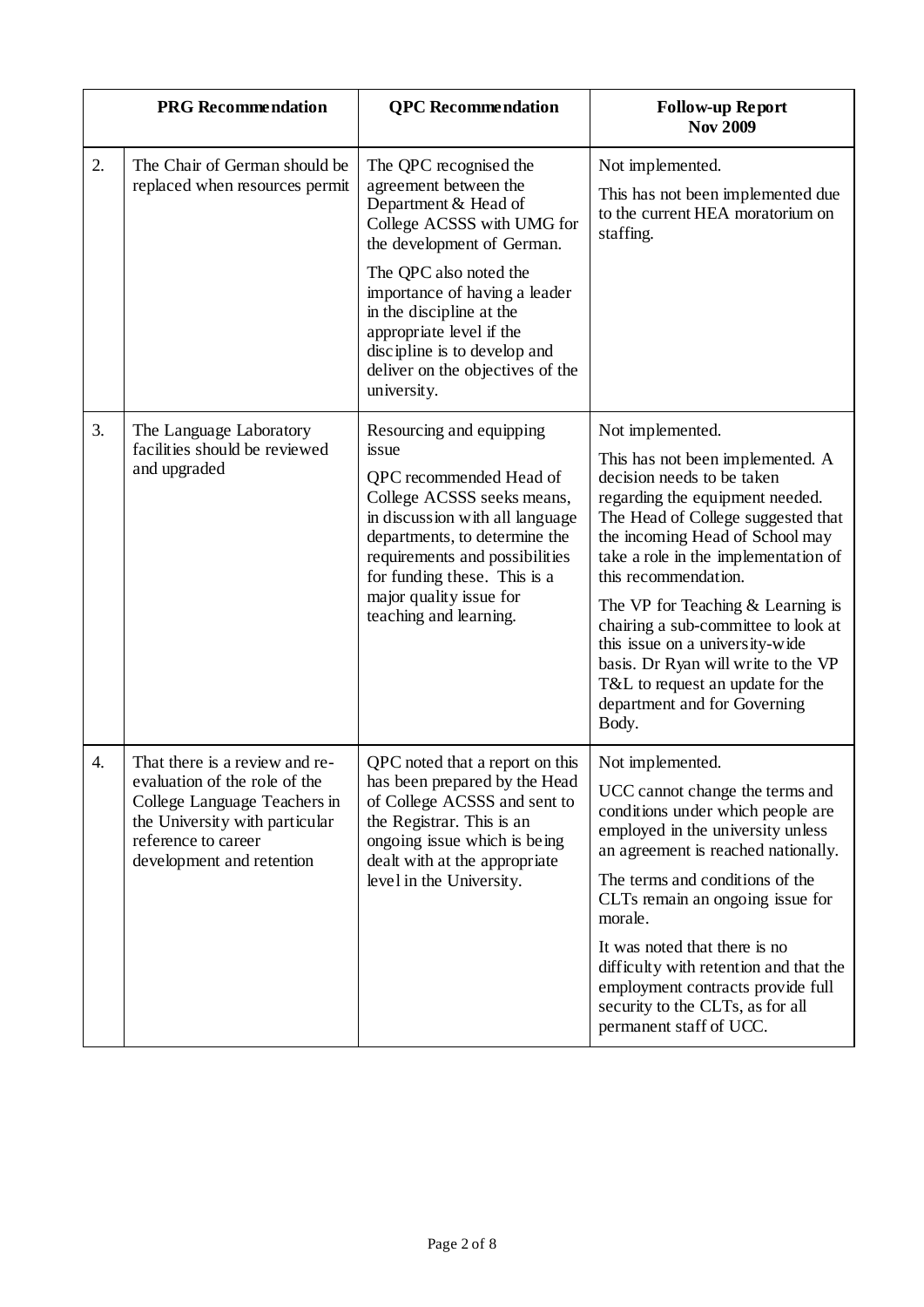|    | <b>PRG</b> Recommendation                                                                                                                                                                                                                                                                                                                                                                                                                                                                                                                                                 | <b>QPC</b> Recommendation                                                                                                                                                                                                                                                                                                                                                                                                                                                                                                                                                                                                                                                          | <b>Follow-up Report</b><br><b>Nov 2009</b>                                                                                                                                                                                                                                                                                                                                                                                                                                                                                                                                                        |
|----|---------------------------------------------------------------------------------------------------------------------------------------------------------------------------------------------------------------------------------------------------------------------------------------------------------------------------------------------------------------------------------------------------------------------------------------------------------------------------------------------------------------------------------------------------------------------------|------------------------------------------------------------------------------------------------------------------------------------------------------------------------------------------------------------------------------------------------------------------------------------------------------------------------------------------------------------------------------------------------------------------------------------------------------------------------------------------------------------------------------------------------------------------------------------------------------------------------------------------------------------------------------------|---------------------------------------------------------------------------------------------------------------------------------------------------------------------------------------------------------------------------------------------------------------------------------------------------------------------------------------------------------------------------------------------------------------------------------------------------------------------------------------------------------------------------------------------------------------------------------------------------|
| 5. | The University should look<br>closely at the criteria applied to<br>the research status of<br>Humanities departments in<br>general.                                                                                                                                                                                                                                                                                                                                                                                                                                       | Endorsed<br>This is already underway and<br>the Research Quality Review<br>planned for 08/09 and for<br>which preparations are already<br>underway will provide<br>significant evidence of<br>appropriate measures of<br>research activity.<br>Academic Council has agreed<br>metrics which will also help<br>inform the criteria and metrics<br>for humanities disciplines.                                                                                                                                                                                                                                                                                                       | Implemented.<br>The recent Research Quality<br>Review (2008/09) provided<br>significant evidence of appropriate<br>measures of research activity, as<br>proposed by the AC.                                                                                                                                                                                                                                                                                                                                                                                                                       |
|    | Recommendations to the Department                                                                                                                                                                                                                                                                                                                                                                                                                                                                                                                                         |                                                                                                                                                                                                                                                                                                                                                                                                                                                                                                                                                                                                                                                                                    |                                                                                                                                                                                                                                                                                                                                                                                                                                                                                                                                                                                                   |
| 6. | <b>Strategic Plan</b>                                                                                                                                                                                                                                                                                                                                                                                                                                                                                                                                                     |                                                                                                                                                                                                                                                                                                                                                                                                                                                                                                                                                                                                                                                                                    |                                                                                                                                                                                                                                                                                                                                                                                                                                                                                                                                                                                                   |
|    | The Department should<br>develop a clear strategic plan,<br>including reference to:<br>'Schoolification'<br>$\overline{\phantom{a}}$<br>The identity of the<br>$\blacksquare$<br>Department (e.g. the tension<br>between applied (i.e.<br>language, commerce) and<br>academic (i.e. literature,<br>critical analysis).<br>- Funding opportunities<br>Space needs and<br>$\blacksquare$<br>requirements<br><b>Staffing</b><br>$\overline{\phantom{a}}$<br>Identification of research<br>$\overline{\phantom{a}}$<br>areas that are attractive to<br>postgraduate students. | Strongly endorsed the<br>recommendation that the<br>Department should integrate<br>its strategic plan with that of<br>the University taking<br>cognisance of the development<br>of a School of Languages and<br>the role of German within that<br>School.<br>QPC welcomed the detailed<br>and positive response of<br>Department to engage with<br>process of strategic planning<br>and noted the need to ensure<br>that the strategic plan is in line<br>with the University strategic<br>plan when it is published.<br>QPC noted the need to make<br>the new appointments in the<br>context of the plan, rather than<br>making the appointments and<br>then developing the plan. | Implemented.<br>The Department have completed<br>their Strategic Plan.<br>The Department are currently in<br>negotiation with Professor Dermot<br>Keogh to develop European Jewish<br>culture and history studies within<br>the department. It is envisaged that<br>a conference on European Jewish<br>culture and history will take place<br>in 2010 followed by a lecture<br>series. The next step will be to<br>develop a centre and an MA<br>programme.<br>Funding remains an issue but the<br>Department is focused on future<br>plans and confident in their ability<br>to attract funding. |
| 7. | <b>Staffing</b>                                                                                                                                                                                                                                                                                                                                                                                                                                                                                                                                                           |                                                                                                                                                                                                                                                                                                                                                                                                                                                                                                                                                                                                                                                                                    |                                                                                                                                                                                                                                                                                                                                                                                                                                                                                                                                                                                                   |
|    | The Department should build<br>its team around its strategy and<br>recruit the two new permanent<br>staff accordingly.                                                                                                                                                                                                                                                                                                                                                                                                                                                    | Endorsed.<br>The Head of College ACSSS<br>confirmed that one of the posts<br>will be in the area of<br>Commerce and German.                                                                                                                                                                                                                                                                                                                                                                                                                                                                                                                                                        | Implemented.<br>2 additional lecturers have been<br>appointed since the review.                                                                                                                                                                                                                                                                                                                                                                                                                                                                                                                   |
| 8. | <b>Teaching Provision</b>                                                                                                                                                                                                                                                                                                                                                                                                                                                                                                                                                 |                                                                                                                                                                                                                                                                                                                                                                                                                                                                                                                                                                                                                                                                                    |                                                                                                                                                                                                                                                                                                                                                                                                                                                                                                                                                                                                   |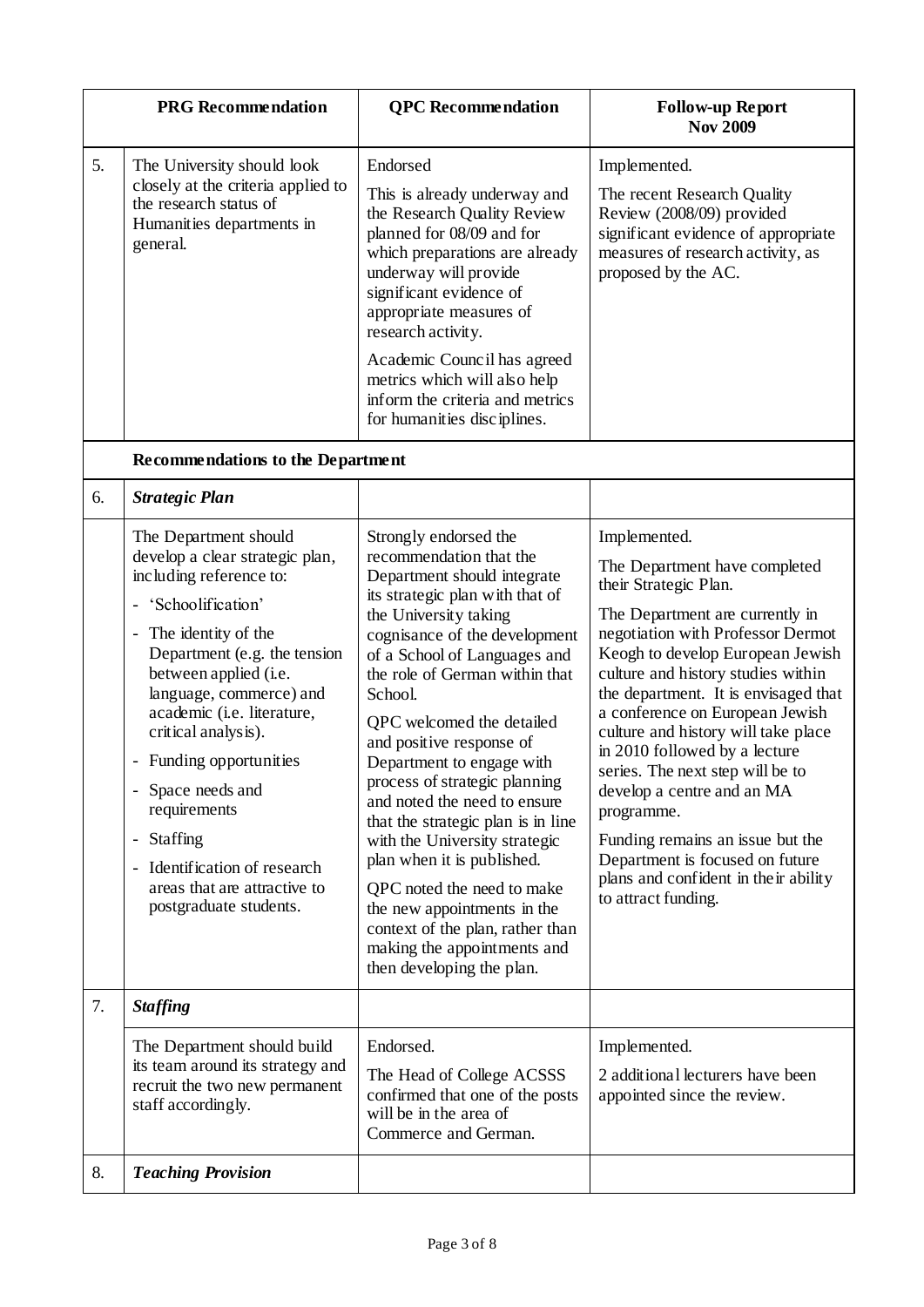| <b>PRG</b> Recommendation                                                                                                                                                                                                                                                                                                                                 | <b>QPC</b> Recommendation                                                                                                                                                                                                                                                            | <b>Follow-up Report</b><br><b>Nov 2009</b>                                                                                                                                                                                                                                                                                                |
|-----------------------------------------------------------------------------------------------------------------------------------------------------------------------------------------------------------------------------------------------------------------------------------------------------------------------------------------------------------|--------------------------------------------------------------------------------------------------------------------------------------------------------------------------------------------------------------------------------------------------------------------------------------|-------------------------------------------------------------------------------------------------------------------------------------------------------------------------------------------------------------------------------------------------------------------------------------------------------------------------------------------|
| The German Department<br>should develop modules that<br>meet the needs of Commerce<br>students more closely in<br>acquiring business German and<br>developing a knowledge of the<br>German business environment.                                                                                                                                          | Strongly endorsed.<br>QPC noted and welcomed the<br>positive response of the<br>Department and the<br>willingness to consider ways<br>to achieve the aim of this<br>recommendation.<br>QPC recommended that the<br>Department also engages with                                      | Implemented and ongoing.<br>New modules have been introduced<br>which are of immediate relevance<br>to commerce students.                                                                                                                                                                                                                 |
| In First Year BComm<br>(International with German)<br>there should be an increase in<br>language teaching contact<br>hours from three hours per<br>week to five hours per week.<br>The additional hours should be<br>used for the development of the<br>students' oral skills. One<br>contact hour should be<br>supervised in the language<br>laboratory. | the College of BL in this<br>regard<br>Endorsed.<br>QPC noted the plans the<br>Department is putting in place<br>to implement the<br>recommendation and<br>recommended that the<br>Department includes<br>discipline-specific language in<br>its language teaching contact<br>hours. | Not yet implemented.<br>The Department is working towards<br>addressing this recommendation in<br>full.                                                                                                                                                                                                                                   |
| The Department should<br>develop a clear policy on<br>teaching through the target<br>language.                                                                                                                                                                                                                                                            | Endorsed.<br>The QPC would welcome<br>details of the policy referred to<br>in the departmental response<br>and requested that it be<br>appended to the quality<br>improvement plan when<br>developed.                                                                                | Implemented.                                                                                                                                                                                                                                                                                                                              |
| The Department should find<br>ways to increase student<br>fulltime equivalents by<br>extending the provision of<br>popular modules to other<br>students (e.g. Holocaust<br>Studies).                                                                                                                                                                      | Endorsed.                                                                                                                                                                                                                                                                            | Partially implemented.<br>The Department is working hard to<br>introduce modules of interest and to<br>create links with other departments.<br>Modules on holocaust studies and<br>film studies are being introduced.<br>Curriculum innovation is also a<br>focus of the Department with<br>modules in Berlin studies being<br>developed. |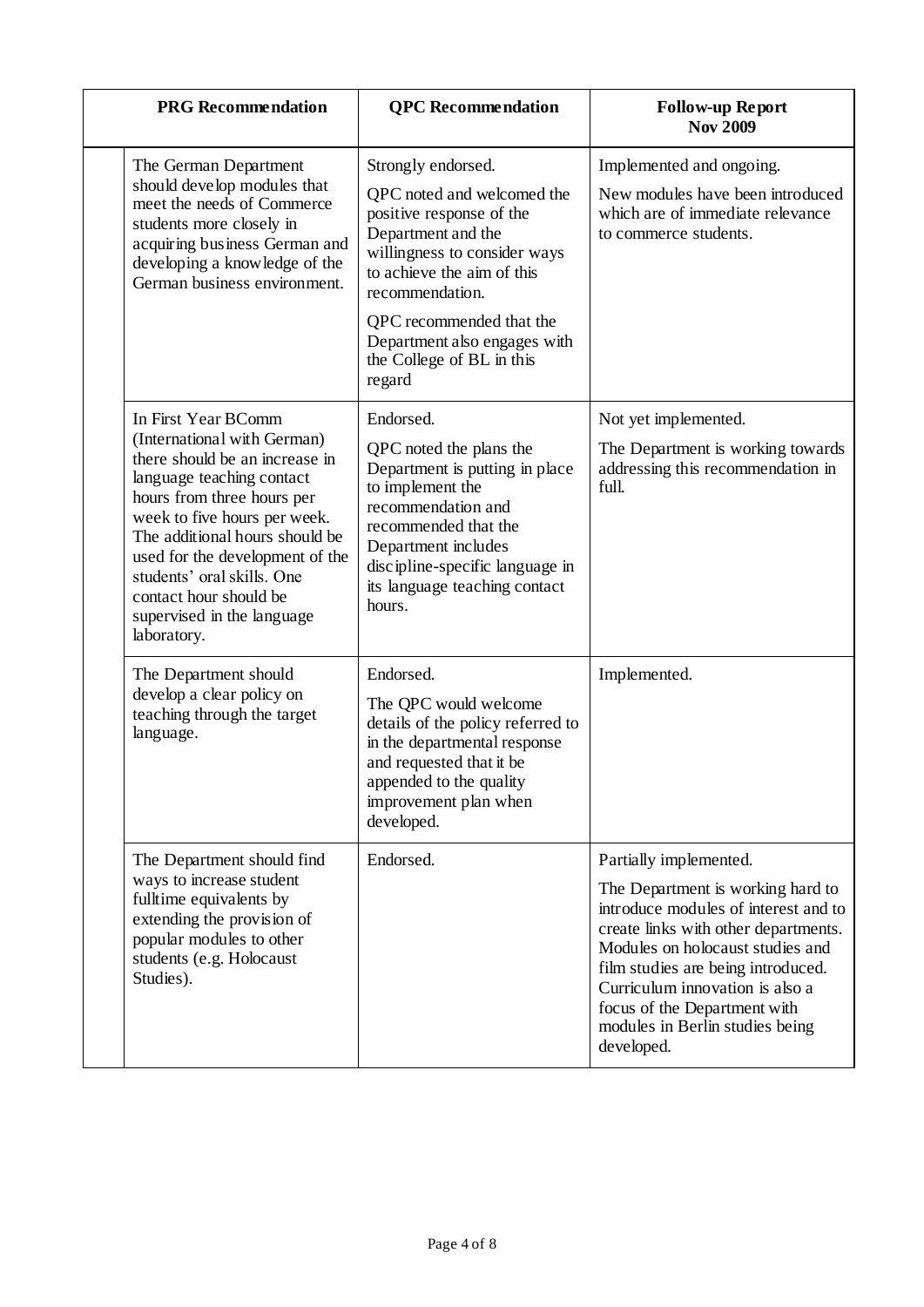|    | <b>PRG</b> Recommendation                                                                                                                                                                        | <b>QPC</b> Recommendation                                                                                                                                                          | <b>Follow-up Report</b><br><b>Nov 2009</b>                                                                                                                                                                                                                                           |
|----|--------------------------------------------------------------------------------------------------------------------------------------------------------------------------------------------------|------------------------------------------------------------------------------------------------------------------------------------------------------------------------------------|--------------------------------------------------------------------------------------------------------------------------------------------------------------------------------------------------------------------------------------------------------------------------------------|
|    | The Department should<br>consider making the newly<br>designed MA programme in<br>German Studies accessible to<br>evening students.                                                              | Endorsed.<br>QPC welcomed the<br>commitment of the<br>Department to implementation<br>when students are accepted<br>into the MA.                                                   | Not implemented.<br>This has not been implemented<br>although the Department currently<br>facilitates MA students with<br>timetabling difficulties.<br>Market research will be conducted<br>to assess the demand for evening<br>courses.                                             |
|    | The University should consider<br>changing the name of the<br>degree in Language and<br><b>Cultural Studies to BA</b><br>International, a degree course<br>with a built-in Third Year<br>abroad. | QPC recommended that this is<br>examined by College ACSSS                                                                                                                          | Not implemented.<br>This is an issue for the School<br>of Languages, Literature $\&$<br>Culture to consider when it is<br>fully established.                                                                                                                                         |
|    | The Department should utilise<br>the Erasmus mechanisms to<br>ensure that all students go<br>abroad.                                                                                             | Endorsed                                                                                                                                                                           | Implemented.<br>The Department feels that the<br>Erasmus mechanisms already in<br>place are quite satisfactory. The<br>Department has a good network of<br>partner universities and a further<br>cooperation, with the Herder-<br>Institute Leipzig, has been initiated<br>recently. |
|    | The Department should ensure<br>that students are aware of<br>library facilities and take part<br>in library tours at the beginning<br>of their courses.                                         | Endorsed<br>The QPC noted the response<br>from the Department (the<br>Department has a clear policy<br>in this regard as stated under<br>Library in Handbook pages<br>$27 - 30$ ). | Implemented                                                                                                                                                                                                                                                                          |
|    | The Department should review<br>its H Dip programme and<br>ensure the quality of the<br>structure and of the teaching of<br>the programme.                                                       | Endorsed                                                                                                                                                                           | Not yet implemented.<br>Discussions as to the involvement<br>of the Department in the H Dip<br>programme will be initiated in the<br>current term 2008.                                                                                                                              |
| 9. | <b>Collaborative Work</b>                                                                                                                                                                        |                                                                                                                                                                                    |                                                                                                                                                                                                                                                                                      |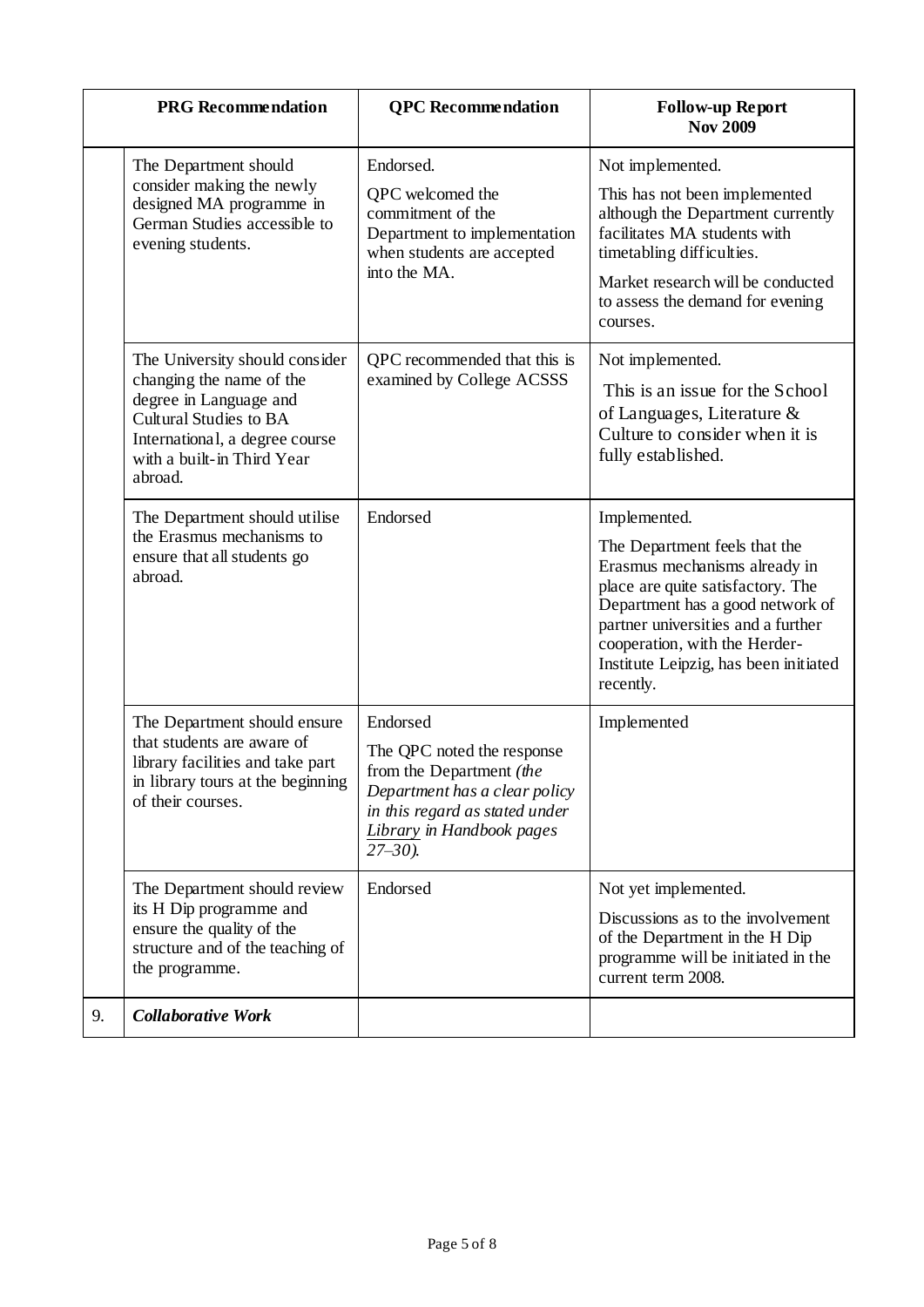| <b>PRG</b> Recommendation                                                                                                                                                                                                                                                                                                                               | <b>QPC</b> Recommendation                                                                                                                        | <b>Follow-up Report</b><br><b>Nov 2009</b>                                                                                                                                                                                                                                                      |
|---------------------------------------------------------------------------------------------------------------------------------------------------------------------------------------------------------------------------------------------------------------------------------------------------------------------------------------------------------|--------------------------------------------------------------------------------------------------------------------------------------------------|-------------------------------------------------------------------------------------------------------------------------------------------------------------------------------------------------------------------------------------------------------------------------------------------------|
| That the Department, in<br>developing its future strategy,<br>continues to actively pursue<br>links with larger, student full-<br>time equivalent-rich<br>departments/schools in UCC in<br>order to extend their range of<br>interdisciplinary modules and<br>in so doing increase the student<br>full-time equivalent allocation<br>to the Department. | Endorsed in the context of the<br>strategic needs of the<br>university. Only viable<br>modules should be considered.                             | Ongoing<br>New modules are being created and<br>contacts in other departments are<br>being explored.<br>Student numbers have increased<br>this academic year.                                                                                                                                   |
| Department should forge<br>tighter bonds with the<br>secondary schools in the area.                                                                                                                                                                                                                                                                     | Endorsed                                                                                                                                         | Ongoing<br>The Department was successful in<br>obtaining funding from Ionad<br>Bairre to finance a project on<br>Berlin. This project will be<br>researched by undergraduate<br>students. The students will prepare<br>a presentation on Berlin and present<br>it to secondary school students. |
| In the context of the new<br>appointments at Lecturer level,<br>the Department should<br>seriously consider including<br>representatives on the<br>interview panel from<br>stakeholders with an interest in<br>the applied side of the<br>Department's activities such as<br>Commerce and Law.                                                          | Endorsed in principle but<br>noted that, in this case, the<br>interview Board has already<br>been established and approved<br>by Academic Board. |                                                                                                                                                                                                                                                                                                 |
| The Department should<br>actively consider the formation<br>of an interdisciplinary centre<br>for literary and media research<br>which might attract research<br>funding and appeal to<br>postgraduate students.                                                                                                                                        | Endorsed consideration of this<br>at a School and College level.                                                                                 | Ongoing.<br>The Department has applied for<br>funding for such a project through<br>PRTLI.                                                                                                                                                                                                      |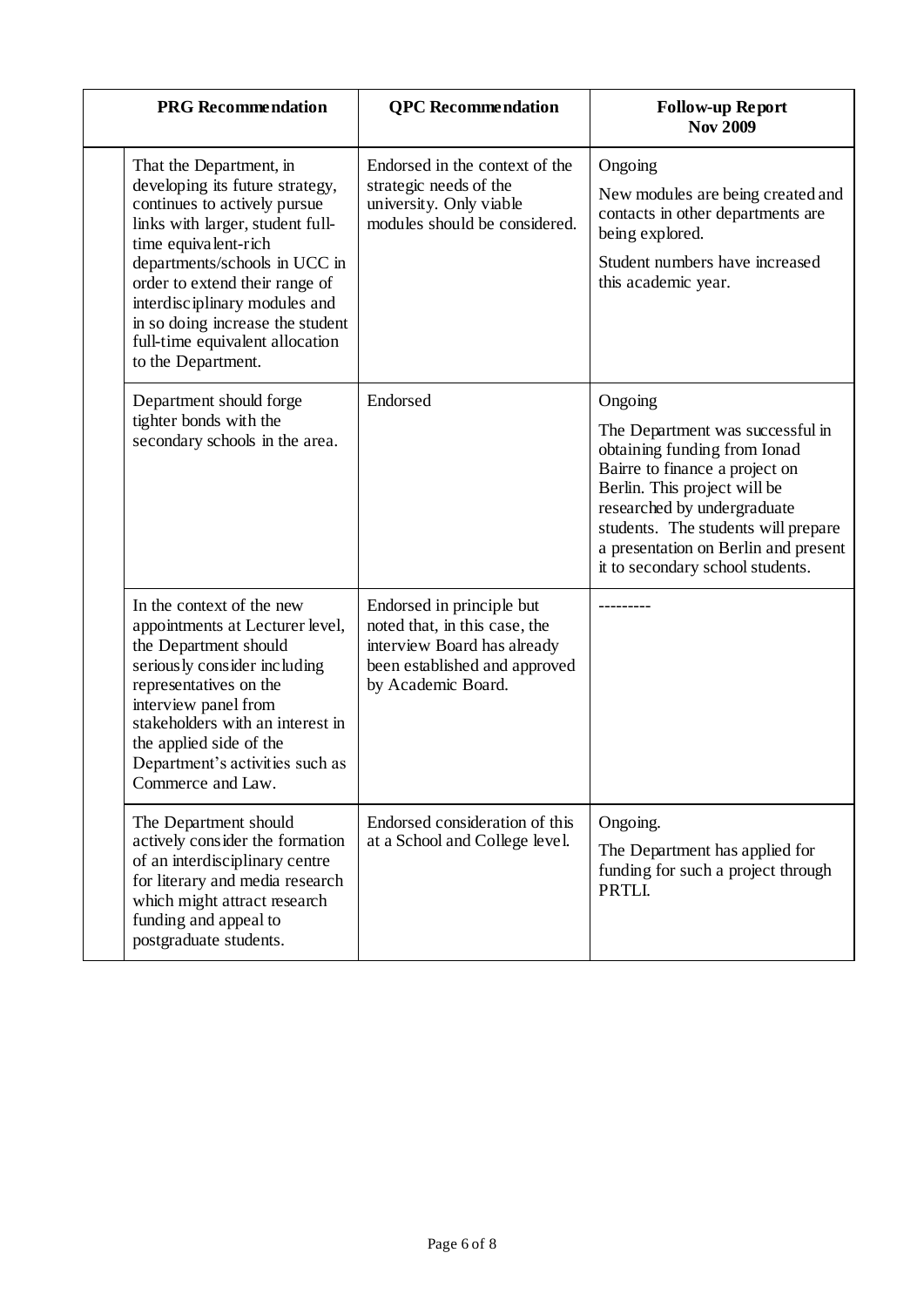|     | <b>PRG</b> Recommendation                                                                                                                             | <b>QPC</b> Recommendation                                                                                                                                                                                                                                                                                                                                                                                                               | <b>Follow-up Report</b><br><b>Nov 2009</b>                                                                                                                                                                                                                                                                                                                                    |
|-----|-------------------------------------------------------------------------------------------------------------------------------------------------------|-----------------------------------------------------------------------------------------------------------------------------------------------------------------------------------------------------------------------------------------------------------------------------------------------------------------------------------------------------------------------------------------------------------------------------------------|-------------------------------------------------------------------------------------------------------------------------------------------------------------------------------------------------------------------------------------------------------------------------------------------------------------------------------------------------------------------------------|
|     | That the Department consider<br>the further expansion of their<br>outreach activities to include<br>other national and international<br>institutions. | Endorsed.<br>Recommended that<br>implementation of this<br>recommendation must not be<br>at the expense of core<br>departmental activities.<br>Recommended that<br>collaboration in first instance<br>should be with other<br>Departments of German<br>nationally to determine what<br>areas are lacking at a national<br>level and to ensure coverage of<br>the discipline to an excellent<br>standard within the whole of<br>Ireland. | Ongoing<br>The Department organised a<br>conference recently for third level<br>teachers of German.                                                                                                                                                                                                                                                                           |
| 10. | <b>Funding</b>                                                                                                                                        | All of the following<br>recommendations were<br>endorsed subject to being<br>within the context of the<br>School and College's<br>strategies.                                                                                                                                                                                                                                                                                           |                                                                                                                                                                                                                                                                                                                                                                               |
|     | That staff apply for external<br>research funding and seek the<br>support of the Research Office<br>in doing so.                                      | Endorsed                                                                                                                                                                                                                                                                                                                                                                                                                                | Implemented and ongoing<br>The College of ACSSS has<br>established its own research office<br>and is in process of staffing it. The<br>VP for Research Office has also<br>designated someone with<br>responsibility for Arts and<br>Humanities. The Head of<br>Department has met with the<br>research representative in the<br>CACSSS to discuss the next round<br>of PRTLI. |
|     | That the Department should<br>seek research funding for<br>library acquisition funds.                                                                 | Endorsed.                                                                                                                                                                                                                                                                                                                                                                                                                               | Ongoing.<br>The Department intends to contact<br>'Pro Helvetia' – the Swiss<br>academic/cultural exchange service<br>- in order to seek funding for<br>library acquisition funds.                                                                                                                                                                                             |